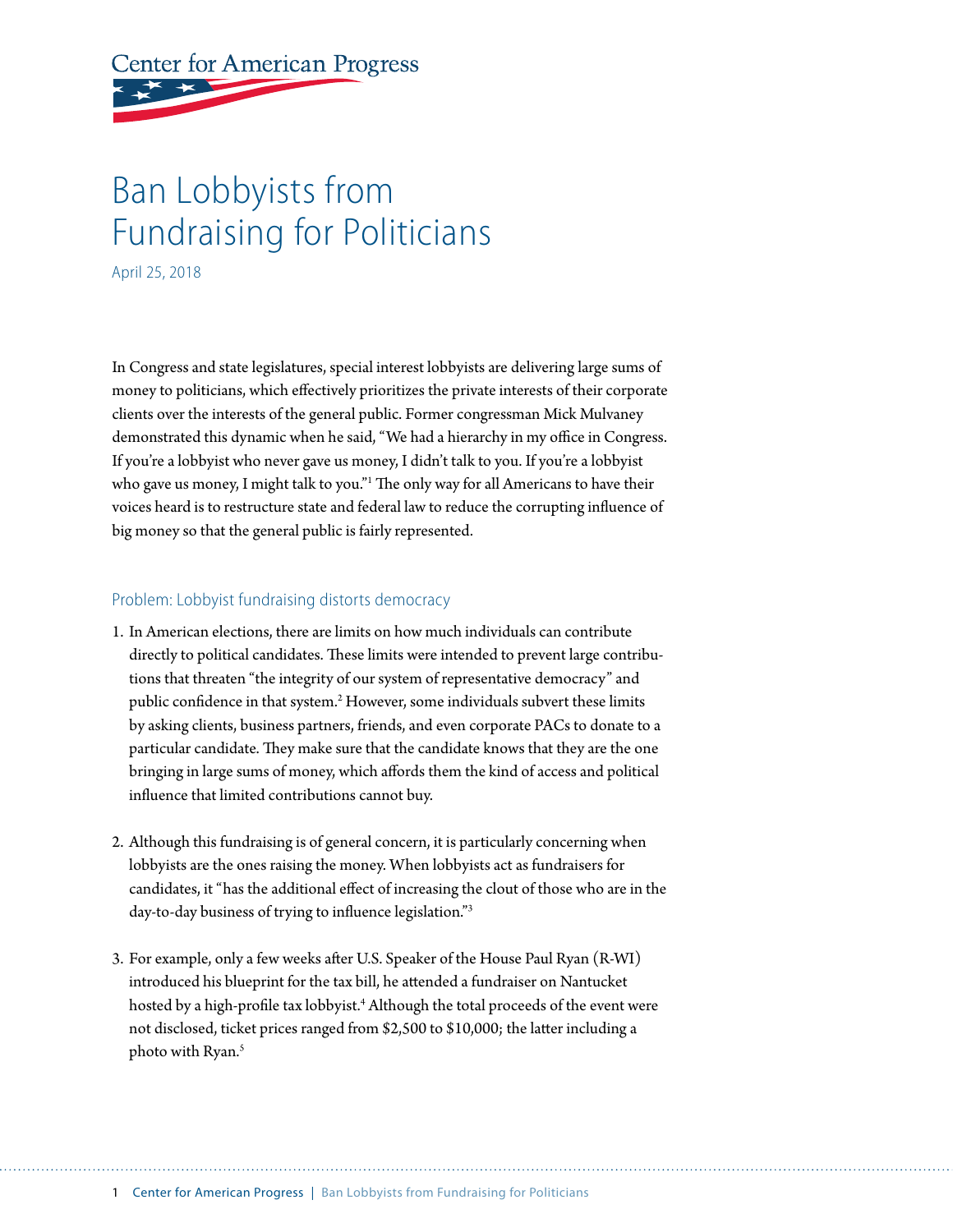4. Evidence shows that individuals who fundraise for candidates are rewarded for their efforts in ways that undermine public accountability and trust. For example, *The Washington Post* identified 246 fundraisers who raised more than \$100,000 for George W. Bush's 2000 presidential campaign.<sup>6</sup> More than 40 percent of them eventually received a job or appointment in the Bush administration. For example, M. Teel Bivins—a rancher, member of the Texas Senate, and Bush campaign fundraiser—was appointed to be the U.S. ambassador to Sweden. In a 2001 interview with the BBC, Bivens candidly described the relationship between fundraising and access:

*"You wouldn't have direct access if you had spent two years of your life working hard to get this guy elected president, raising hundreds of thousands of dollars?" he said. "You dance with them what brung ya."*<sup>7</sup>

About one-fifth of the 246 fundraisers mentioned above were registered lobbyists "whose livelihoods depend on the perception that they can get things done in the government."8

#### Solution: Ban lobbyists from fundraising for candidates for state office

Lobbyists should not be able to fundraise for candidates—or political parties—and thereby gain more access and influence than if they were not able to circumvent the limits on their own contributions. A lobbyist fundraising ban should be crafted as follows:

- **Define lobbyist fundraising broadly.** Some lobbying regulations specifically pertain to "bundling," a term that usually signifies collecting and transmitting contributions or taking credit for them in a written record. Fundraising should be defined more broadly to include: hosting or underwriting events where funds are raised; transmitting or delivering contributions from another person; making or sending a communication soliciting contributions; or otherwise directly or indirectly soliciting, transmitting, or facilitating a contribution to any candidate or political party. Moreover, lobbyists should not be able to fundraise for nonprofits or other organizations tied to lawmakers.<sup>9</sup>
- **Make any lobbyist fundraising count towards the lobbyist's individual contribution limit.** Contribution limits are (or ought to be) set at an amount that allows reasonable expressions of support yet remains low enough to mitigate the risk of undue influence. Therefore, in those states where lobbyists are allowed to make personal contributions, lobbyists should be able to meet this threshold either by raising money from others or by contributing themselves, as long as the total does not exceed their personal limit.<sup>10</sup>
- **Include reasonable exceptions.** Any ban on lobbyist fundraising should be clearly limited so as not to infringe on the mere expression of support or opposition to a candidate or other sharing of information that does not include a solicitation. Moreover, it should not prevent lobbyists from engaging in volunteer activity unrelated to fundrais-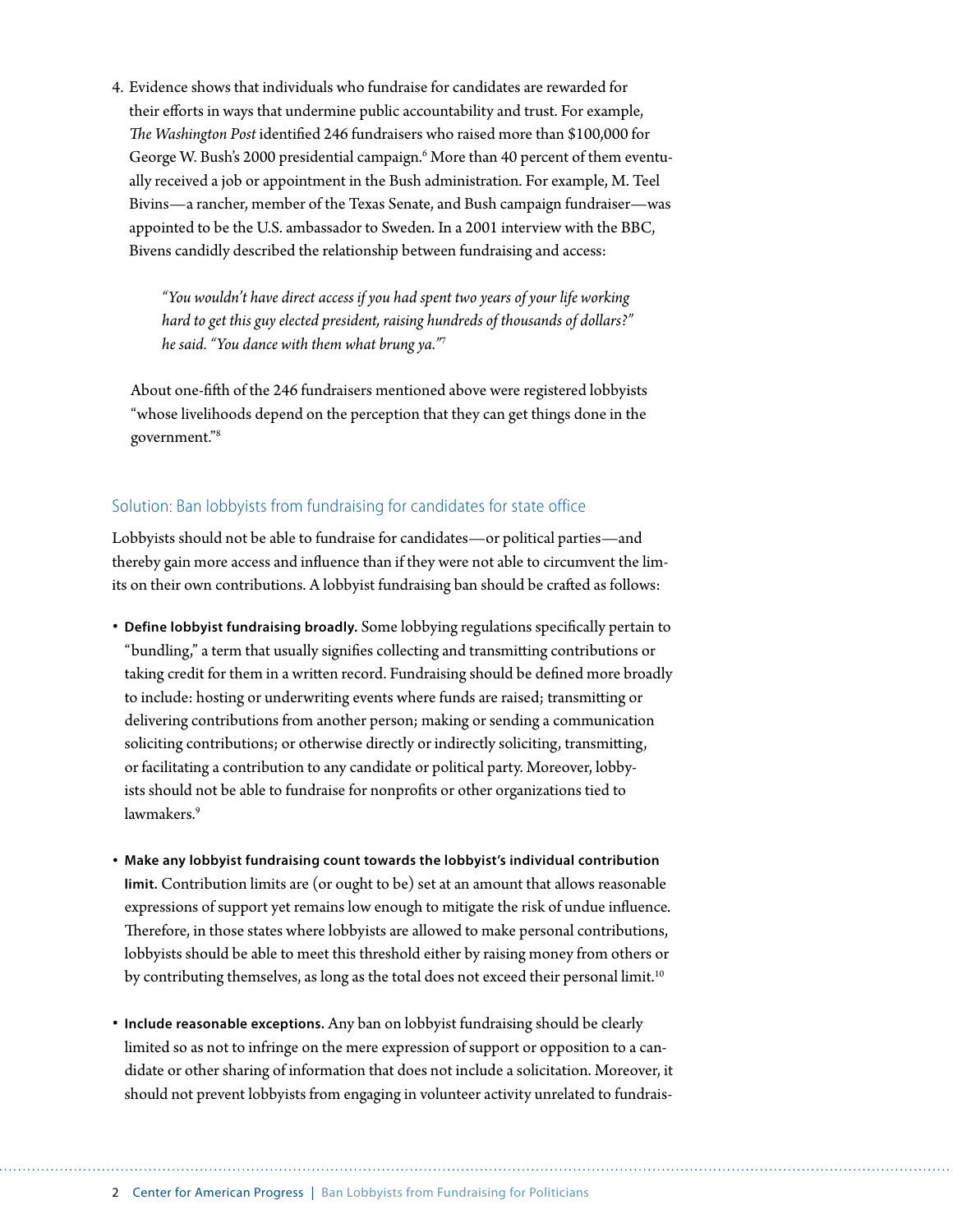ing or from raising funds for their own campaign should they decide to run for office. Lastly, courts have expressed concern about bans on fundraising that could prevent an individual from advising family members about political contributions.<sup>10</sup> Therefore, solicitation of immediate family members should be exempt.

- **Prohibit candidates and political parties from knowingly accepting lobbyist fundraising proceeds.** To help ensure adequate enforcement, both the lobbyist and the recipient of the contribution should be liable for violations of the fundraising ban in situations where the recipient should know that the money was the result of lobbyist fundraising.
- **Ensure that the law adequately defines who is a lobbyist.** A ban on lobbyist fundraising will only be effective if lobbyists are appropriately identified. Particularly at the federal level, many would-be lobbyists are able to avoid registration by taking advantage of a lax definition—a long-standing problem that should be corrected. Moreover, in order to prevent easy evasion, the ban on fundraising should extend to any agent of the lobbyist as well as any employee of the same lobbying firm.

#### A ban on lobbyist fundraising is constitutional

Although lobbying and campaign finance laws have been under constant attack nationwide by ideologues who oppose any restrictions on using money to influence politics, courts have regularly upheld the constitutionality of restrictions on gifts and campaign contributions from lobbyists. In the words of the U.S. Court of Appeals for the 4th Circuit: "*Any payment* made by a lobbyist to a public official, whether a campaign contribution or simply a gift, calls into question the propriety of the relationship."12

Although many courts have upheld a range of restrictions on lobbyist contributions and fundraising, judicial approval has not been universal. Most notably, the U.S. Court of Appeals for the 2nd Circuit overturned a prior version of Connecticut's ban on lobbyist bundling, suggesting that there were less restrictive alternatives to Connecticut's rule.<sup>13</sup> Nonetheless, a properly constructed ban on lobbyist fundraising should pass constitutional muster and is consistent with the broader First Amendment jurisprudence supporting restrictions on lobbyist contributions and gifts.<sup>14</sup> Americans have a right to fair representation, and need common sense rules to maintain a discourse between constituents and elected representatives that is not distorted by money.